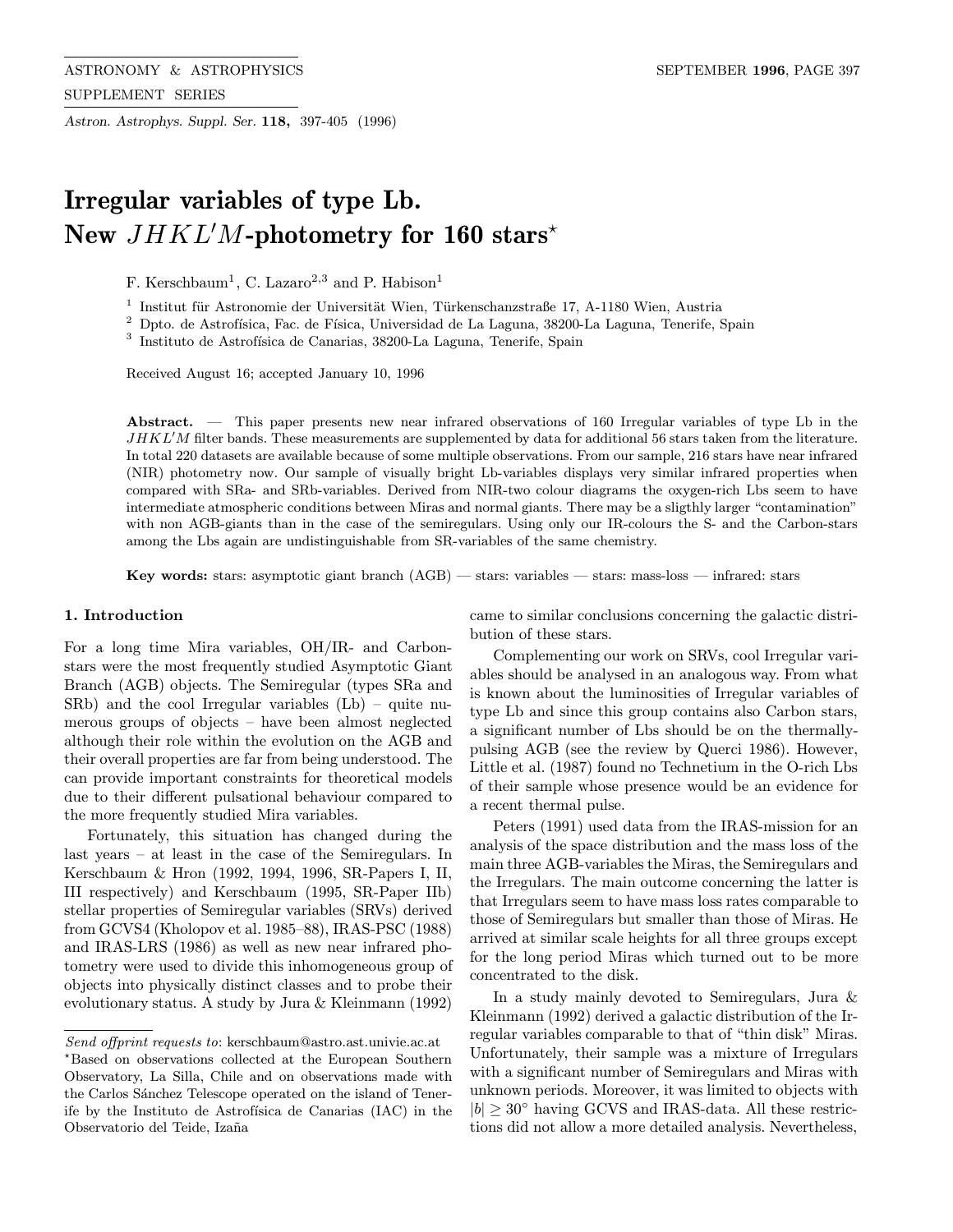these examples of recent publications in that field demonstrate the need for more work.

Since our approach needs data from the visual to the far infrared the first step was to close the gap in the stars energy distributions between the visual GCVS4 data and the  $12-100 \mu m$  infrared range of the IRAS-PSC. We obtained new  $JHKL'M$ -photometry and supplemented it by 'photometrically compatible' data from the literature for a representative subsample of the Lb variables in the GCVS4. In order to derive bolometric magnitudes for volume limited samples of Lbs (compare SR-Paper I) – which we plan for a forthcoming paper – the objects presented in the paper will also act as prototypes providing us with the bolometric corrections needed for the stars lacking NIRdata.

## 2. Observations

A sample of optically bright GCVS4 variables of type Lb was selected by means of the availability of good photometry in the IRAS-PSC. Down to mean visual magnitudes of about  $11<sup>m5</sup>$  (typically  $3<sup>m5</sup>$  in filter K) nearly all stars accessible from the Canary Islands were observed. For the southern hemisphere no comparable systematic approach was tried – mainly literature data was used. Consequently, there is no well defined completeness level at any magnitude. When going to fainter magnitudes down to  $13<sup>m</sup>0$ in V the northern photometric completeness goes down to about 50%. Finally, for both hemispheres, only 9% of the observed stars or the listed literature objects is even fainter than  $13<sup>m</sup>0$  in V.

All sources were searched for at their GCVS4 positions, mostly in filter  $K$ . A diaphragm of  $15''$  was used; beam-switching was done in the East-West direction with a throw of generally  $20$ ". Standard and programme stars were observed at similar air mass ranges to avoid the nonlinear effects of atmospheric extinction in the infrared. The  $JHKL'M$ -photometry was calibrated on the Koornneef (1983a,b) system.

For the photometry at the European Southern Observatory the 1 m telescope equipped with its standard infrared photometer was used. It has to be noted that the ESO L-filter is actually L'  $(3.78 \,\mu \text{m}$  instead of  $3.6 \,\mu \text{m}$  for the original Johnson  $L$ ) but the ESO standards are in  $L$ and taken from Koorneef (1983a). The consequences are discussed in Kerschbaum & Hron (1994). The observations were done by FK in collaboration with C. Loup in 1994 in the course of another observing programme. Additional old observations were kindly provided by F. Guglielmo. All the new ESO-datasets are labeled with  $'M'$  in Table 3 whereas the old data are labeled with  $'K$ .

At the Observatorio del Teide the 1.5 m "Carlos Sánchez Telescope" of the Instituto de Astrofísica de Canarias (IAC) on Izaña, Tenerife was used with the "CVF Photometer-Spectrophotometer". Again the L-filter is actually  $L'(3.78 \,\mu\text{m})$ . The observations were done by the authors during three dedicated runs in 1994 and 1995 and an additional one (November '94) again in collaboration with C. Loup. These datasets are labeled 'I' in Table 3.

## 3. Oxygen-rich Lb-variables

No reddening correction was applied to the new near infrared photometry. Interstellar reddening should not strongly influence the results of our rather local samples (when assuming luminosities of typically 5000 solar luminosities; compare SR-Paper I). Nevertheless, all of our figures containing infrared colours show "1 kpc"-reddening vectors using the absorption coefficients  $A_J/A_V = 0.246$ ,  $A_H/A_V = 0.141, A_K/A_V = 0.088$  and  $A_L/A_V = 0.046$ taken from Feast et al. (1982).  $A_{12 \mu m}/A_V = 0.048$  and  $A_{25\,\mu\text{m}}/A_V = 0.005$  come from Wainscoat et al. (1992).

In order to compare groups of defined chemistry the stars were classified according to both their optical spectral classes taken from the GCVS4 and mid-infrared spectral types taken from the IRAS-LRS. For details see SR-Paper I.

Since for a given chemistry the colours are mainly temperature dependent, each chemistry group has to be discussed separately.

To facilitate the comparison with O-rich SRVs, the typical colour-ranges of their two main groups, namely the 'blue' and the 'red' ones are plotted together with the new measurements of the O-rich Lbs in Fig. 1. As shown in SR-Paper I, we think that the blue SRVs are on the early AGB, whereas the red SRVs seem to be on the thermally pulsing AGB. Moreover the locus of Me-Miras (Feast et al. 1982) and that of non variable M giants in the solar neighbourhood are indicated (Feast et al. 1990) in the plot. The colours of Me-Miras and M giants were transformed from the SAAO to the ESO photometric system using the results of SR-Paper II.

Differences in effective temperature and possibly atmospheric extension, influencing the strength of the  $H_2O$ absorption band and the continuum shape in the photometric H band, are responsible for the separation in that particular two colour diagram (Bessell et al. 1989).

Only a negligible fraction of the O-rich Lbs are located in the Mira domain; the large majority shows a similar distribution as the O-rich SRVs lying between the Me-Miras and the M-giant line. A few objects extend the distribution towards bluer  $J-H$  colours along the M-giant line. These stars may be not on the AGB at all. Using only near infrared colours the O-rich Lbs are undistinguishable from SRVs with the same chemistry.

## 4. Identification of Carbon stars

Near-infrared together with IRAS photometry can be used to separate O-rich from C-rich stars (see Epchtein et al. 1987; Epchtein et al. 1990; Guglielmo et al. 1993).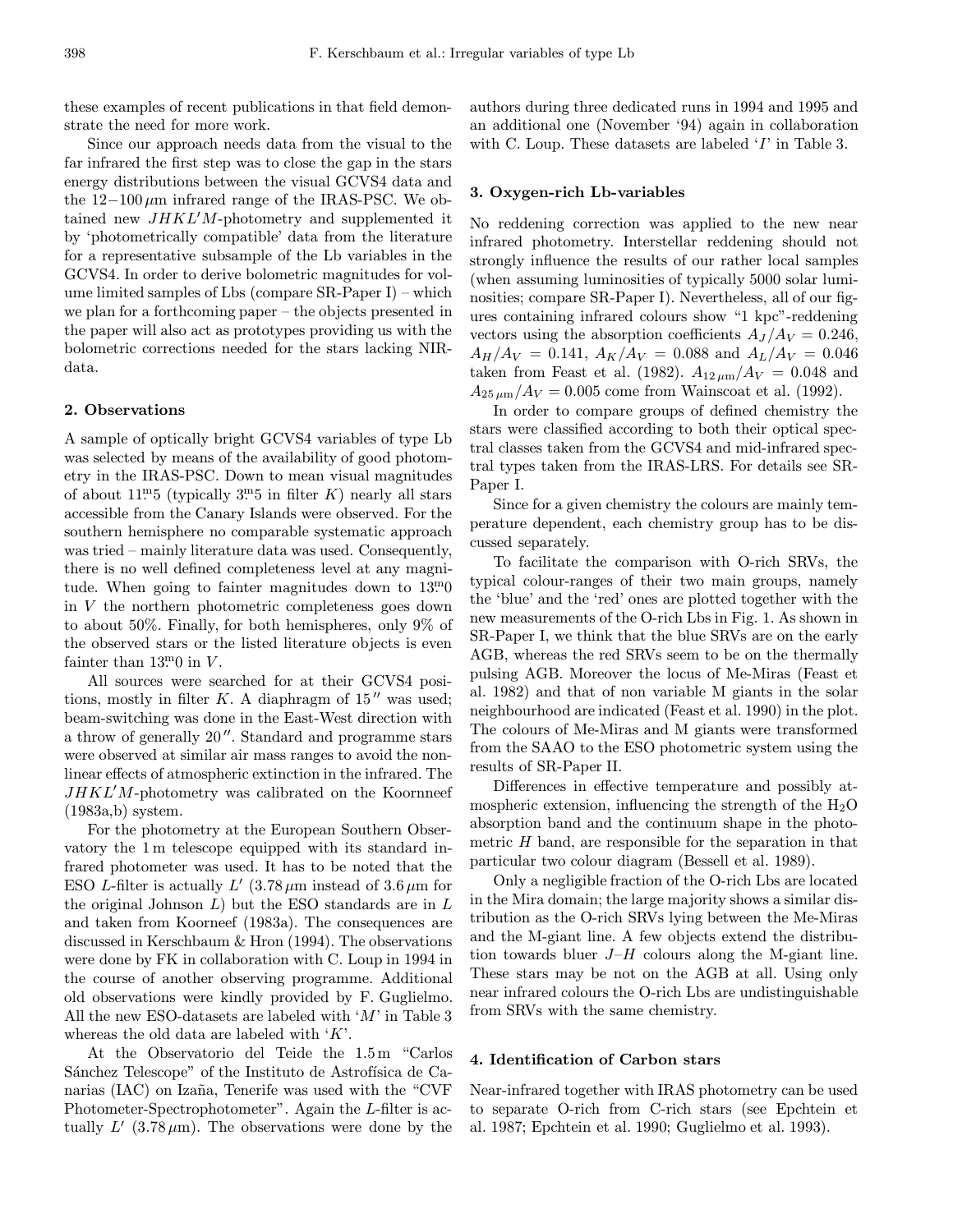

Fig. 1. Near infrared two colour diagram of O-rich Lb variables. The regions where blue and red SRVs are found are indicated by full lines. The dashed box is the area occupied by Me-Miras taken from Feast et al. (1982). The bowed, dashed line is the mean locus of non-variable M giants in the solar neighbourhood (Feast et al. 1990). The colours of Me-Miras and M-Giants were transformed from the SAAO to the ESO photometric system using the results of Kerschbaum & Hron (1994). The colours for blackbodies of different temperatures [K] are indicated. A reddening vector displays the colour shift for  $A_V = 1$ 

In Fig. 2 all Lbs having NIR-photometry and a 'chemical' classification originating from their visual- and IRASspectra are plotted in a  $K-L'$  versus [12]–[25] two colour diagram.

Some areas following Epchtein et al. (1987) are indicated – for  $K-L'$  < 0.7 and at low values of  $[12 \,\mu m]$  –  $[25 \,\mu m]$  mostly dustless objects are found. At higher  $[12 \,\mu\text{m}]$  –  $[25 \,\mu\text{m}]$ , region o2 contains O-rich stars with increasing mass loss and finally in region c the probability of finding C-rich objects is very high.

As expected for our optically bright sample of AGBstars, only a very small number of objects is found at high  $K-L'$  values. Most of the stars, especially the O-rich ones, are found in the regions of bare photospheres or thin circumstellar envelopes at  $K-L' < 0.7$ . In addition the Carbon stars populate the 'hot' parts of region c closer to the blackbody line than the O-rich objects.

The O-rich Lbs distribution extends from the Rayleigh-Jeans point where one finds the 'blue' SRVs of the SR-Papers I and II towards higher  $[12 \mu m] - [25 \mu m]$  to the area of the 'red' SRVs. Maybe the gap between the two groups is less pronounced than it is the case for SRVs. C-rich Lbs display a significantly wider spread towards



Fig. 2. Infrared two colour diagram of Lb variables according to that used by Epchtein et al. (1987) to discriminate O-rich against Carbon stars. Three different symbols denote O-rich, C-rich or S-stars, respectively. The colours for blackbodies of different temperatures [K] are indicated. A reddening vector displays the colour shift for  $A_V = 1$ 

red  $K-L'$ , similar to the distribution of SRs of the same chemistry.

#### 5. Conclusion and outlook

From our sample 216 stars have near infrared (NIR) photometry, now. In total 220 datasets are available because of a few multiple observations.

The first analysis of the NIR-data presented in this paper can be summarized as follows: Our sample of visually bright Lb-variables displays very similar properties when compared with the SRa- and SRb-variables. Derived from NIR-two colour diagrams the oxygen-rich Lbs seem to have intermediate atmospheric conditions between Miras and normal giants. There may be a sligthly larger "contamination" with non AGB-giants than in the case of SRs. The S- and the Carbon-stars among the Lbs again are undistinguishable from SR-variables of the same chemistry.

In a forthcoming paper we will use the photometry presented in this paper to construct complete energy distributions from the visual, through the near to the far infrared. The parameters derived from blackbody fits through these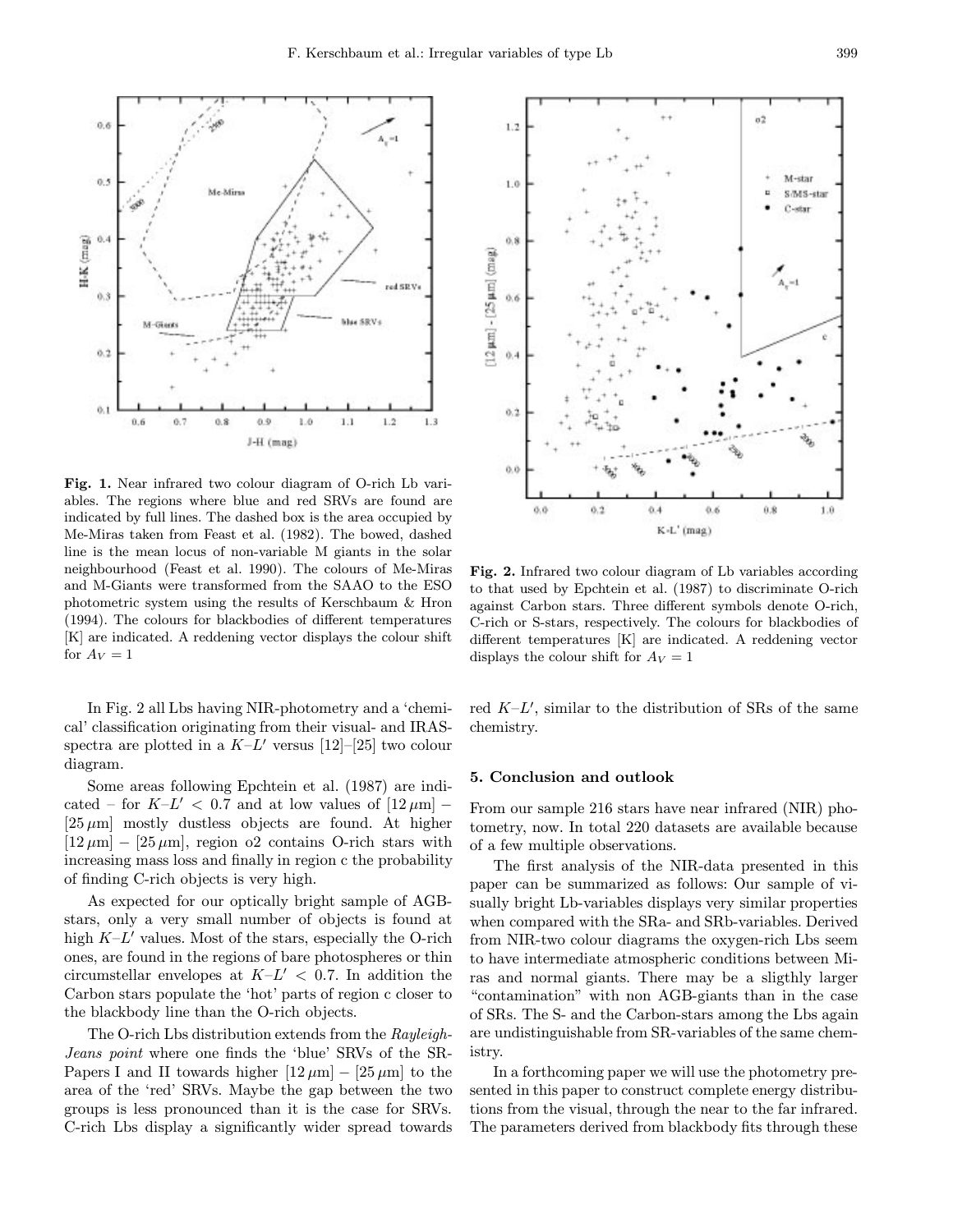energy distributions will be discussed in terms of the pulsational properties of the Lbs (compare with SR-Paper III). Moreover, it will be tried to probe their galactic distribution and their evolutionary status, especially in relation to Semiregulars and Miras which were investigated in SR-Paper I. Finally, to complement the dust-mass-loss information derived from IRAS photometry by gas-massloss rates a CO-study comparable to that of Kerschbaum et al. (1996, SR-Paper IV) is forseen.

The evolution on the Asymptotic Giant Branch probably can only be understood by comparing all of the groups showing different pulsational behaviour. Irregulars, Semiregulars and Miras, all of them including objects at different evolutionary stages have to be taken into account to get an overall picture of the Asymptotic Giant Branch.

Acknowledgements. The authors would like to thank the referee T. Le Bertre for his constructive comments. J. Hron is acknowledged for his cooperative support. FK is grateful to C. Loup for fruitful collaboration. This work was supported by the Fonds zur Förderung der wissenschaftlichen Forschung under project numbers P9638-AST and S7308-AST. PH received a travel grant from the Osterreichische Forschungsgemeinschaft. This research has made use of the Simbad database.

#### A. Appendix

Table 3 lists all near-infrared photometry (220 data sets for 216 stars) presented in this paper. Besides GCVS4- and IRAS-name, the Julian day number and a code 'c' denoting the origin of the data is given.  $c'$  is defined in Table 1 where the number of stars observed is also listed. In the case of literature data (code  $K$ ) no Julian day number is available.

Table 1. Code of the observation

| c | Observatory | Reference               | data sets |
|---|-------------|-------------------------|-----------|
|   | <b>IAC</b>  | new                     | 138       |
| M | ESO         | new                     | 24        |
| K | ESO         | Fouqué et al. (1992),   | 58        |
|   |             | Guglielmo et al. (1993) |           |

Estimates of the mean total errors of the NIRphotometry taken at the two observatories are given in Table 2. For data originating from our own runs  $(M,$ I) the given values are calculated from the individual programme- and standard-star-measurements. The errors do not include uncertainties of the photometric system.

For data sets with code  $K$  the accuracies are comparable to those with code M.

Table 2. Mean total errors of NIR-photometry

| c    | Mag.    | $\sigma_J$          | $\sigma_H$     | $\sigma_K$    | $\sigma_{L'}$       | $\sigma_M$    |
|------|---------|---------------------|----------------|---------------|---------------------|---------------|
| M, K | $<$ 3   | $0^{\rm m}03$       | $0^{\rm m}02$  | $0^{\rm m}02$ | $0^{\rm m}02$       | $0^{\rm m}06$ |
|      | 4       |                     |                |               |                     | $0^{\rm m}08$ |
|      | 5       |                     |                |               | $0^{\mathrm{m}}.03$ | $0^{\rm m}15$ |
|      | 6       | 0 <sup>m</sup> 05   | $0^{\rm m}05$  | $0^{\rm m}05$ | $0^{\rm m}05$       | $0^{m}20$     |
|      | $7 - 8$ | $0^{\rm m}06$       |                |               |                     | $0^{\rm m}40$ |
|      | $<$ 3   | $0^{\rm m}$ 03      | $0^{\rm m}0.3$ | $0^{\rm m}03$ | $0^{\rm m}03$       |               |
|      | 4       |                     |                |               |                     |               |
|      | 5       |                     |                |               | $0^{\mathrm{m}} 05$ |               |
|      | 6       | $0^{\mathrm{m}}.04$ | $0^{\rm m}04$  | $0^{\rm m}04$ | 0 <sup>m</sup> 06   |               |
|      | $7 - 9$ | $0^{\rm m}06$       | $0^{\rm m}06$  | $0^{\rm m}06$ |                     |               |

#### References

- Bessell M.S., Brett J.M., Scholz M., Wood P.R., 1989, A&A 213, 209
- Epchtein N., Le Bertre T., Lepine J.R.D., et al., 1987, A&AS 71, 39
- Epchtein N., Le Bertre T., Lepine J.R.D., 1990, A&A 227, 82
- Feast M.W., Robertson B.S.C., Catchpole R.M., et al., 1982, MNRAS 201, 439
- Feast M.W., Whitelock P.A., Carter B.S., 1990, MNRAS 247, 227
- Fouqué P., Le Bertre T., Epchtein N., Guglielmo F., Kerschbaum F., 1992, A&AS 93, 151
- Guglielmo F., Epchtein N., Le Bertre T., et al., 1993, A&AS 99, 31
- IRAS Science Team, 1986, A&AS 65, 607 (IRAS-LRS)
- IRAS Science Team, 1988, IRAS Catalogs and Atlases, Vols. 2–6, NASA RP–1190 (IRAS-PSC)
- Jura M., Kleinmann S.G., 1992, ApJS 79, 105
- Kerschbaum F., 1995, A&AS 113, 441 (SR-Paper IIb)
- Kerschbaum F., Hron J., 1992, A&A 263, 97 (SR-Paper I)
- Kerschbaum F., Hron J., 1994, A&AS 106, 397 (SR-Paper II)
- Kerschbaum F., Hron J., 1996, A&A 308, 489 (SR-Paper III)
- Kerschbaum F., Olofsson H., Hron J., 1996, A&A, (in press) (SR-Paper IV)
- Kholopov P.N., et al., 1985–88, General Catalogue of Variable Stars, 4th edition, "Nauka" Publishing House, Moscow (GCVS4)
- Koornneef J., 1983a, A&AS 51, 489
- Koornneef J., 1983b, A&A 128, 84
- Little S.J., Little-Marenin I.R., Hagen Bauer W., 1987, AJ 94, 981
- Peters W.J., 1991, Master Thesis, Univ. Amsterdam.
- Querci F.R., 1986, The M-type stars. In: H.R. Johnson, F.R. Querci (eds.), NASA SP–492, p. 1–113
- Wainscoat R.J., Cohen M., Volk K., Walker H.J., Schwartz D.E., 1992, ApJS 83, 111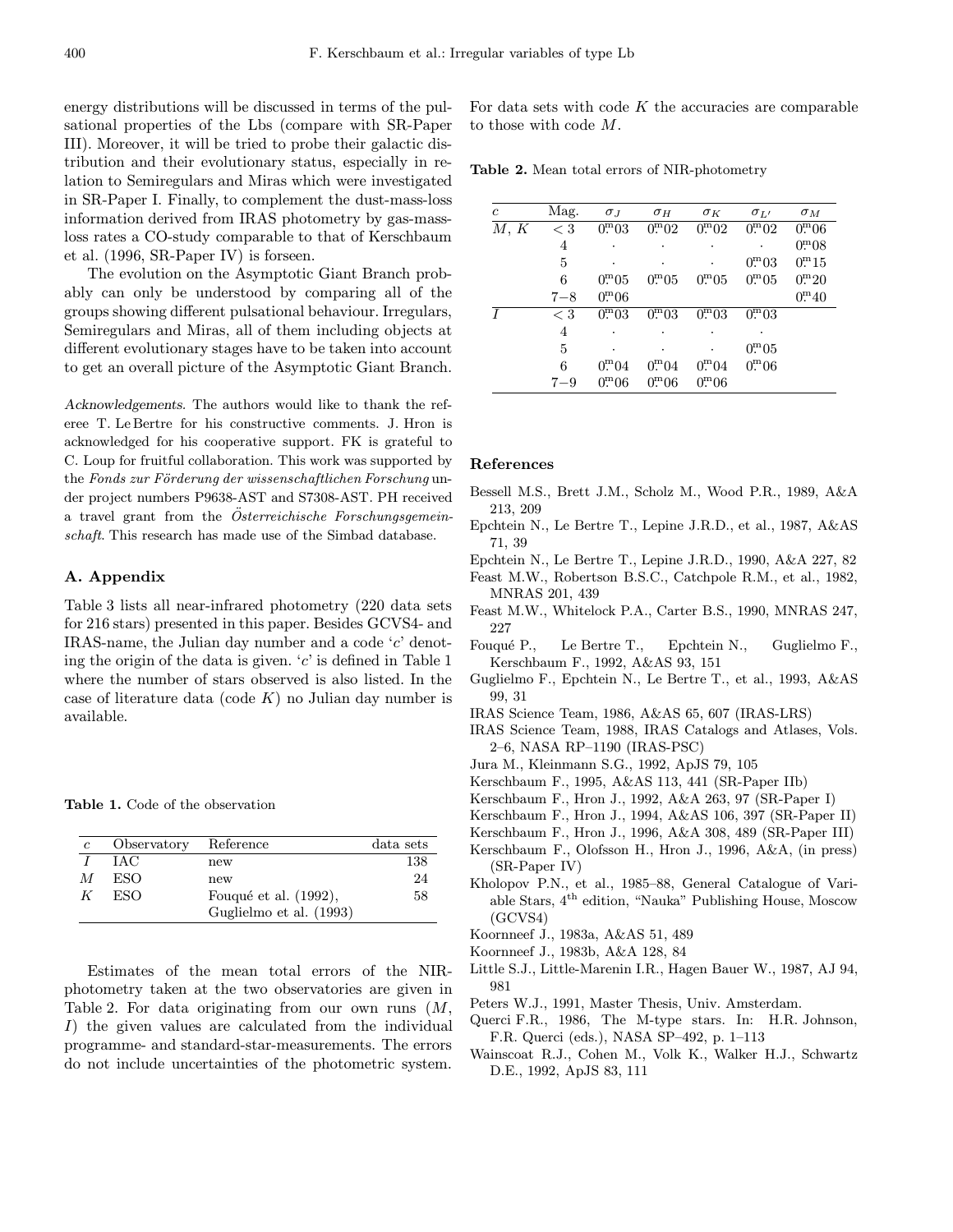# Table 3. Near-infrared photometry

| GCVS4     | <b>IRAS</b>      | JD          | $\boldsymbol{J}$ | $\boldsymbol{H}$ | $\overline{K}$ | $L^{\prime}$ | $\boldsymbol{M}$ | $\boldsymbol{c}$ |
|-----------|------------------|-------------|------------------|------------------|----------------|--------------|------------------|------------------|
| And AU    | $01443 + 3932$   | 2449587.070 | 5.23             | 4.32             | 4.02           | 3.74         |                  | $\overline{I}$   |
| And BC    | 22586+4614       | 2449669.869 | $2.35\,$         | $1.44\,$         | 1.11           | $1.02\,$     |                  | Ι                |
| And BZ    | $00348 + 4519$   | 2449587.103 | $3.14\,$         | 2.25             | $1.97\,$       | 1.86         |                  | Ι                |
| And CE    | $01265 + 4624$   | 2449587.162 | $3.52\,$         | $2.53\,$         | 2.18           | 2.01         |                  | Ι                |
| And CF    | $23013 + 3735$   | 2449591.096 | 2.24             | 1.33             | 0.99           | 0.72         |                  | $\cal I$         |
| And CK    | 23106+4214       | 2449589.145 | $6.61\,$         | $5.80\,$         | 5.62           | $5.66\,$     |                  | $\cal I$         |
| And DV    | $23021 + 3806$   | 2449589.162 | 6.18             | 5.50             | 5.30           | 5.28         |                  | $\cal I$         |
| And EI    | $01045 + 4520$   | 2449587.053 | $3.53\,$         | $2.66\,$         | 2.35           | $2.11\,$     |                  | $\cal I$         |
| And ES    | 23093+4843       | 2449589.129 | 2.78             | 1.84             | 1.48           | 1.18         |                  | Ι                |
| And FG    | $00414 + 4447$   | 2449587.134 | 5.23             | 4.28             | 3.97           | 3.87         |                  | I                |
| And GL    | $23524 + 4506$   | 2449587.117 | 5.34             | 4.49             | 4.28           | 4.23         |                  | Ι                |
| And UY    | $02352 + 3857$   | 2449595.212 | 5.84             | 4.88             | 4.44           | 4.03         |                  | $\cal I$         |
| Ant AE    | $10097 - 3220$   | 2449383.335 | 3.44             | 2.56             | 2.16           | 1.77         | 1.89             | $\boldsymbol{M}$ |
| Ant RR    |                  | 2449383.191 | $2.16\,$         | $1.21\,$         | $0.88\,$       | 0.58         | 1.02             | $\boldsymbol{M}$ |
| Ant TU    |                  | 2449383.199 | 7.60             | $6.85\,$         | 6.60           | 6.59         | 7.56             | $\boldsymbol{M}$ |
| Ant U     | $10329 - 3918$   |             | $1.10\,$         | $-0.02$          | $-0.60$        | $-1.18$      | $-0.65$          | $\cal K$         |
| Ant U     | $10329 - 3918$   | 2449383.350 | $1.17\,$         | $0.08\,$         | $-0.51$        | $-1.12$      | $-0.52$          | $\cal M$         |
| Aps U     | $15219 - 7545$   |             | 3.60             | 2.41             | 1.81           | 1.11         | 1.57             | $\cal K$         |
|           |                  |             |                  |                  |                |              |                  |                  |
| Aps V     | 14598-7124       |             | 2.82             | 1.80             | 1.40           | 1.07         | 1.29             | Κ<br>Κ           |
| Aps W     | 17079-7405       |             | 2.59             | 1.65             | $1.26\,$       | 0.90         | 1.21             |                  |
| Aql TZ    | $20276 - 0455$   |             | 2.45             | 1.46             | $1.13\,$       | $0.80\,$     | 1.00             | Κ                |
| Aql V1261 | 19323+0702       | 2449856.231 | 4.02             | $3.11\,$         | 2.85           | 2.64         |                  | $\cal I$         |
| Aql V1263 | $19326 + 0158$   |             | 3.86             | $2.85\,$         | 2.45           | 2.15         | $2.45\,$         | Κ                |
| Aql V373  | 19267+0642       |             | 4.98             | 3.90             | 3.44           | 3.00         | 3.20             | Κ                |
| Aql V463  | $19450 + 1338$   |             | $4.64\,$         | 3.61             | $3.24\,$       | 2.91         | 3.21             | Κ                |
| Aql V490  | $18561 + 1255$   |             | $4.33\,$         | $3.27\,$         | $2.82\,$       | 2.49         | 2.74             | $\cal K$         |
| Aql V584  | 20079-0146       |             | 2.15             | $1.19\,$         | 0.77           | 0.42         | 0.58             | $\cal K$         |
| Aql V842  | $19113 + 0232$   | 2449856.214 | 2.48             | $1.56\,$         | 1.23           | 0.96         |                  | $\cal I$         |
| Aqr AB    | $22359 - 1417$   |             | 2.45             | $1.44\,$         | $1.05\,$       | 0.71         | 0.92             | Κ                |
| Aqr SV    | $23201 - 1105$   |             | 2.43             | 1.46             | 1.05           | 0.70         | 0.98             | Κ                |
|           |                  |             |                  |                  |                |              |                  |                  |
| Ari RY    | $01597 + 1601$   | 2449590.182 | $2.87\,$         | $1.98\,$         | 1.66           | 1.44         |                  | $\cal I$         |
| Ari SW    | $02022 + 1910$   | 2449590.192 | $5.43\,$         | 4.51             | 4.25           | 4.08         |                  | Ι                |
| Ari TW    | $02270 + 1549$   | 2449590.203 | 3.99             | $3.06\,$         | $2.75\,$       | 2.60         |                  | $\boldsymbol{I}$ |
| Aur FI    | $04588 + 4205$   | 2449670.069 | $5.15\,$         | 4.20             | $3.85\,$       | 3.68         |                  | $\cal I$         |
| Boo BV    |                  | 2449855.996 | 9.30             | 8.60             | 8.46           |              |                  | Ι                |
| Boo CF    | $14064 + 4941$   | 2449853.991 | 1.98             | 1.15             | 0.95           | 0.70         |                  | I                |
| Boo CH    | $14329\!+\!4935$ | 2449852.028 | $2.81\,$         | $2.05\,$         | $1.88\,$       | 1.76         |                  | $\cal I$         |
| Boo CI    | $14200 + 2935$   | 2449850.990 | 1.74             | 0.86             | 0.60           | 0.36         |                  | Ι                |
| Boo XZ    | $13515 + 1731$   | 2449850.977 | 3.89             | 3.01             | 2.74           | 2.51         |                  | $\cal I$         |
| Car RU    | 09143-6601       | 2449383.237 | 5.53             | 4.46             | $3.98\,$       | 3.48         | 3.87             | $_{M}$           |
| Car SY    | 11134-5739       | 2449383.320 | 4.84             | 3.87             | 3.46           | 3.06         | 3.54             | $_{M}$           |
| Car UV    | $10226 - 6039$   |             | $4.30\,$         | 3.20             | $2.76\,$       | $2.31\,$     | 2.08             | Κ                |
| Car UV    | $10226 - 6039$   | 2449383.281 | $4.19\,$         | 3.14             | $2.73\,$       | $2.31\,$     | 2.29             | $\boldsymbol{M}$ |
| Cas AA    | $01163 + 5604$   | 2449594.167 | 2.65             | 1.76             | 1.46           | 1.30         |                  | $\boldsymbol{I}$ |
| Cas EH    | $23431 + 6204$   | 2449596.093 | 4.42             | 3.37             | 2.97           | 2.71         |                  | Ι                |
| Cas NQ    | $00218 + 5400$   | 2449596.129 | 5.30             | 4.45             | 4.05           | 3.52         |                  | Ι                |
| Cas OO    | $00411 + 5839$   | 2449591.160 | 4.79             |                  |                |              |                  | I                |
|           |                  |             |                  | 3.80             | 3.43           | 3.22         |                  | Ι                |
| Cas V356  | $23268 + 5622$   | 2449590.130 | 3.66             | 2.65             | 2.25           | 1.94         |                  |                  |
| Cas V398  | $23202 + 5901$   | 2449590.119 | 3.11             | 2.07             | 1.59           | 0.98         |                  | I                |
| Cas V416  | $00589 + 5659$   | 2449591.180 | 6.39             | 5.47             | 5.16           | 4.76         |                  | $\cal I$         |
|           |                  |             |                  |                  |                |              |                  |                  |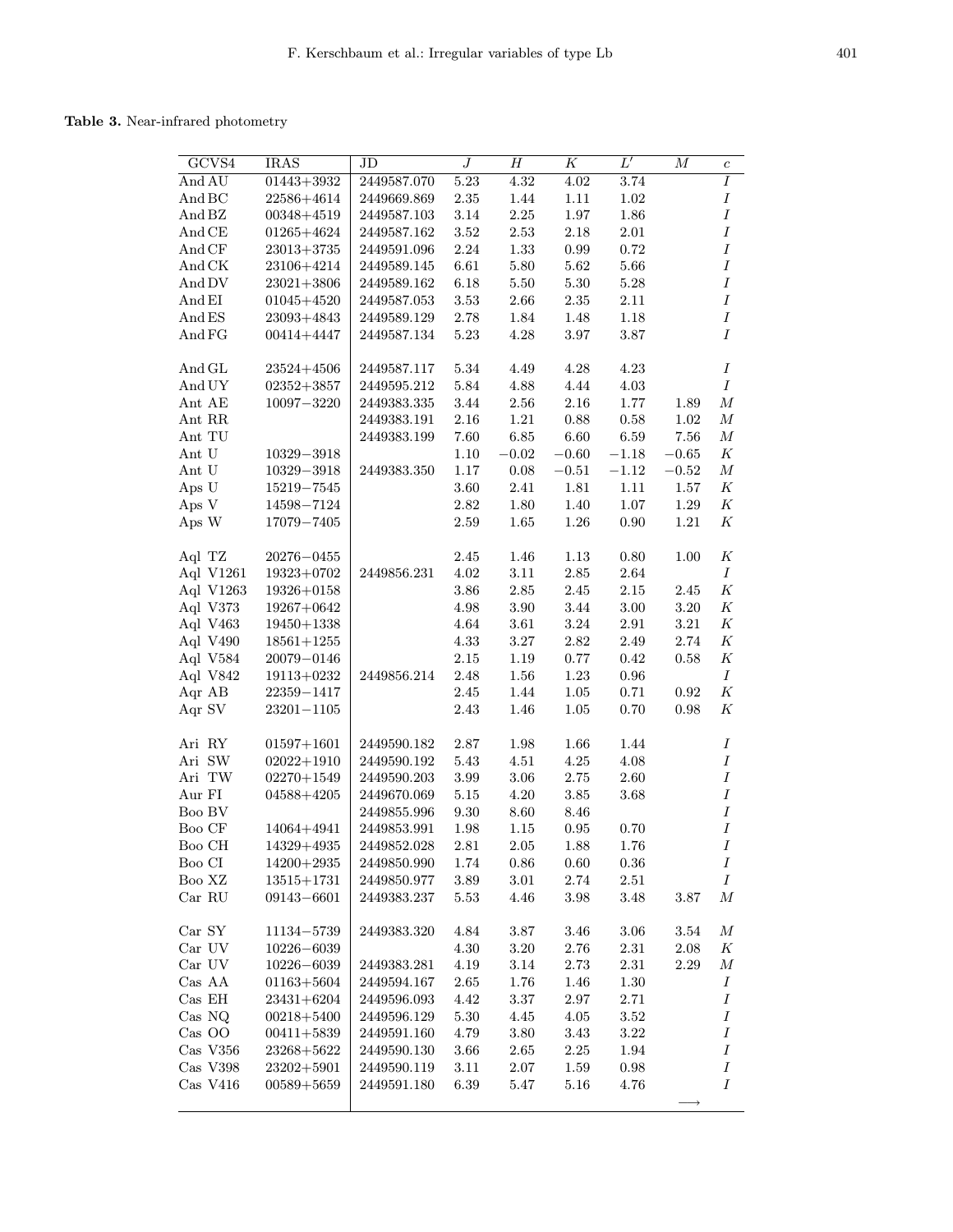# Table 3. continued

|           | GCVS4                               | <b>IRAS</b>    | JD          | J        | Η        | Κ        | $L^{\prime}$ | М    | $\boldsymbol{c}$ |
|-----------|-------------------------------------|----------------|-------------|----------|----------|----------|--------------|------|------------------|
|           | $\overline{\text{Cas }\text{V446}}$ | $00333 + 6224$ | 2449596.146 | 3.48     | $2.55\,$ | 2.28     | 2.19         |      | I                |
| $\rm Cas$ | V451                                | $00493 + 5927$ | 2449595.130 | 3.00     | 2.09     | 1.80     | $1.63\,$     |      | $\cal I$         |
|           |                                     |                |             |          |          |          |              |      | $\cal I$         |
| $\cos$    | <b>WW</b>                           | $01302 + 5729$ | 2449587.185 | 4.35     | 3.10     | 2.38     | 1.71         |      |                  |
| $\rm Cas$ | XZ                                  | $01196 + 6054$ | 2449594.178 | 5.40     | 4.54     | 4.28     | 4.26         |      | Ι                |
| $\rm Cas$ | XZ                                  | $01196 + 6054$ | 2449595.163 | 5.36     | 4.52     | 4.26     | 4.13         |      | Ι                |
|           | Cen V434                            | $11096 - 3553$ | 2449382.333 | 4.58     | 3.64     | 3.34     | 3.10         | 3.51 | $\boldsymbol{M}$ |
| Cet SW    |                                     | $01359 + 0106$ | 2449595.182 | 3.39     | 2.51     | $2.20\,$ | 2.02         |      | Ι                |
| CMa BE    |                                     | 07215-2252     |             | 4.66     | 3.62     | 3.12     | 2.49         | 2.84 | $\cal K$         |
| CMaDT     |                                     | $07153 - 1407$ |             | 5.82     | 4.79     | 4.38     | 4.05         | 4.64 | $\cal K$         |
| CMa W     |                                     | $07057 - 1150$ |             | 2.59     | 1.52     | 1.01     | 0.48         | 0.85 | $_{K}$           |
| $Cnc$ BL  |                                     | $08033 + 2246$ | 2449851.884 | 2.34     | 1.52     | 1.30     | 1.10         |      | $\cal I$         |
| Cnc UV    |                                     | $08358 + 2120$ | 2449670.252 | 3.97     | $3.05\,$ | $2.88\,$ | 2.63         |      | $\boldsymbol{I}$ |
| Com TW    |                                     | $12161 + 2222$ | 2449852.977 | 4.89     | $4.03\,$ | 3.78     | 3.56         |      | $\boldsymbol{I}$ |
| CrB SX    |                                     | $16134 + 3327$ | 2449851.084 | 4.16     | 3.31     | 3.06     | 2.89         |      | $\cal I$         |
| Crv S     |                                     | $12349 - 1659$ | 2449382.357 | $3.65\,$ | $2.72\,$ | 2.37     | 2.08         | 2.42 | М                |
| C Vn VY   |                                     | $13285 + 3801$ | 2449855.985 | 5.19     | 4.31     | 4.07     | 3.79         |      | Ι                |
| CVn ZZ    |                                     |                |             |          |          |          |              |      | $\boldsymbol{I}$ |
|           |                                     | $13571 + 4542$ | 2449856.041 | 3.82     | 2.94     | 2.64     | 2.38         |      |                  |
| $Cyg$ AD  |                                     | $20296 + 3223$ | 2449590.015 | $3.36\,$ | 2.37     | 2.04     | 1.76         |      | Ι                |
| Cyg QZ    |                                     | $19572 + 3807$ | 2449588.994 | $6.27\,$ | $5.38\,$ | $5.15\,$ | 5.02         |      | $\cal I$         |
| Cyg TZ    |                                     | $19147 + 5004$ | 2449588.954 | 3.73     | 2.85     | 2.53     | 2.20         |      | $\cal I$         |
|           | $Cyg$ V1058                         | $21002 + 3434$ | 2449595.988 | 3.34     | 2.48     | 2.23     | 2.13         |      | $\cal I$         |
|           | $Cyg$ V1125                         | $19298 + 3145$ | 2449856.222 | 4.11     | 3.21     | 2.95     | 2.74         |      | $\boldsymbol{I}$ |
|           | Cyg V1172                           | $19562 + 3304$ | 2449588.979 | $4.14\,$ | 3.21     | 2.89     | 2.60         |      | $\boldsymbol{I}$ |
|           | Cyg V1335                           | $21194 + 4537$ | 2449589.097 | 5.82     | 4.95     | 4.69     | 4.41         |      | $\cal I$         |
|           | Cyg V1351                           | $19409 + 5520$ | 2449854.170 | 1.57     | $0.68\,$ | 0.42     | 0.21         |      | $\cal I$         |
|           | $Cyg$ V397                          | $20302 + 3517$ | 2449590.028 | $3.17\,$ | 2.22     | 1.79     | 1.38         |      | $\boldsymbol{I}$ |
|           | $Cyg$ V417                          | $19592 + 3933$ | 2449589.010 | 6.61     | 5.66     | 5.30     | 4.92         |      | $\cal I$         |
|           | $Cyg$ V582                          | $21101 + 4622$ | 2449589.030 | 5.56     | 4.55     | 4.22     | 4.05         |      | Ι                |
|           | $Cyg$ V590                          | $21155 + 4529$ | 2449589.062 | $3.68\,$ | 2.71     | 2.36     | 2.11         |      | $\cal I$         |
|           | $Cyg$ V591                          | $21156 + 4558$ | 2449589.078 | 5.71     | 4.76     | 4.47     | 4.29         |      | $\cal I$         |
|           |                                     |                |             |          |          |          |              |      |                  |
|           | $Cyg$ V594                          | $21184 + 4305$ | 2449671.897 | 5.42     | 4.38     | 3.98     | 3.74         |      | Ι                |
|           | $Cyg$ V890                          | $19315 + 3203$ | 2449589.972 | 5.73     | 4.82     | 4.56     | 4.45         |      | $\cal I$         |
|           | $Cyg$ V895                          | $19318 + 3236$ | 2449589.986 | 6.48     | 5.58     | $5.35\,$ | 4.76         |      | $\cal I$         |
|           | $Cyg$ V918                          | $19357 + 3006$ | 2449586.973 | $4.57\,$ | $3.61\,$ | $3.30\,$ | $3.05\,$     |      | $\boldsymbol{I}$ |
| Del       | CT                                  | $20270+0943$   | 2449594.964 | 2.16     | 1.31     | 1.02     | 0.84         |      | $\cal I$         |
| Dra AT    |                                     | $16164 + 5952$ | 2449853.058 | 1.12     | 0.29     | 0.04     | $-0.16$      |      | $\cal I$         |
| Dra BB    |                                     | $17528 + 5703$ | 2449588.898 | 3.22     | 2.37     | 2.04     | 1.73         |      | Ι                |
| Dra TY    |                                     | $17361 + 5746$ | 2449854.157 | 2.28     | 1.36     | 0.99     | 0.69         |      | Ι                |
| Dra UW    |                                     | 17565+5440     | 2449588.911 | 4.68     | 4.00     | $3.86\,$ | $3.81\,$     |      | $\cal I$         |
| Gem AB    |                                     | $06232 + 1906$ |             | 4.60     | 3.37     | 2.60     | 1.79         | 2.32 | Κ                |
|           |                                     |                |             |          |          |          |              |      |                  |
| Gem AP    |                                     | $06234 + 1600$ |             | 6.57     | 5.49     | 5.11     | 4.78         | 5.02 | Κ                |
| Gem BL    |                                     | $06314 + 1427$ |             | 4.97     | 3.94     | 3.58     | 3.31         | 3.53 | Κ                |
| Gem CR    |                                     | $06315 + 1606$ |             | 3.36     | 2.07     | 1.46     | 0.88         | 1.10 | Κ                |
| Her CV    |                                     | $16366 + 3057$ | 2449589.904 | 4.98     | 4.13     | 3.82     | 3.38         |      | Ι                |
| Her       | GN                                  | $16302 + 3857$ | 2449852.040 | 4.66     | 3.78     | 3.55     | 3.37         |      | $\cal I$         |
| Her       | IY                                  | 18496+2520     | 2449590.971 | 5.53     | 4.59     | 4.31     | 4.11         |      | Ι                |
| Her       | $\overline{\mathrm{OU}}$            | $18010 + 2829$ | 2449589.935 | 4.90     | 4.02     | 3.75     | 3.58         |      | Ι                |
| Her       | V350                                | 17196+2448     | 2449590.938 | 5.35     | 4.45     | 4.16     | 3.80         |      | Ι                |
| $\rm Her$ | ${\rm V}449$                        | 16412+4829     | 2449852.066 | 3.96     | $3.10\,$ | 2.86     | 2.66         |      | Ι                |
| Her       | V456                                | 17046+2110     | 2449590.908 | 4.62     | 3.71     | 3.29     | 2.83         |      | Ι                |
|           |                                     |                |             |          |          |          |              |      |                  |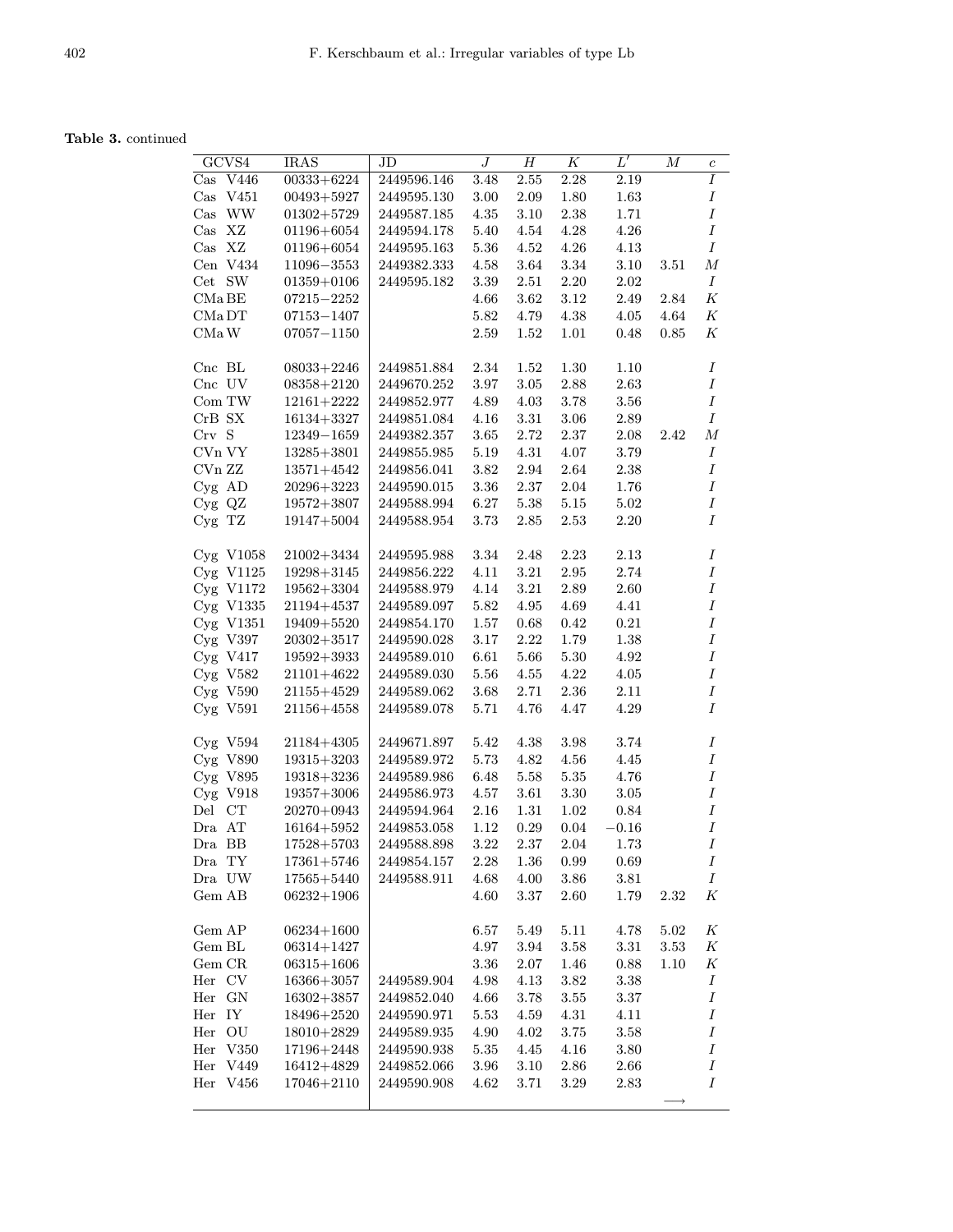Table 3. continued

| GCVS4                                  | <b>IRAS</b>      | $_{\rm JD}$ | $\boldsymbol{J}$  | $H_{\rm}$    | K        | $L^{\prime}$ | $\boldsymbol{M}$  | $\boldsymbol{c}$ |
|----------------------------------------|------------------|-------------|-------------------|--------------|----------|--------------|-------------------|------------------|
| Her V457                               | $17062 + 2046$   | 2449590.922 | 4.74              | $3.86\,$     | $3.56\,$ | $3.30\,$     |                   | I                |
| Her V479                               | $17192 + 1836$   |             | $5.09\,$          | 4.14         | $3.64\,$ | $3.33\,$     | 3.63              | Κ                |
| Her V508                               | 17364+3142       | 2449589.920 | $4.39\,$          | $3.49\,$     | 3.19     | 2.99         |                   | $\boldsymbol{I}$ |
| Her V522                               | 17457+4002       | 2449586.885 | $6.16\,$          | $5.38\,$     | $5.19\,$ | 4.27         |                   | $\cal I$         |
| Her V636                               | $16457 + 4219$   | 2449853.075 | 1.66              | $0.84\,$     | 0.61     | 0.38         |                   | $\cal I$         |
| Her V640                               | $17236 + 1657$   | 2449853.093 | 1.70              | 0.87         | 0.62     | 0.40         |                   | $\cal I$         |
| Hya AR                                 | 09236-2332       | 2449383.184 | 3.47              | 2.53         | 2.20     | 1.91         | $2.30\,$          | $\boldsymbol{M}$ |
| Hya BK                                 | $11176 - 3458$   | 2449382.348 | $4.57\,$          | $3.65\,$     | 3.36     | 3.12         | 3.55              | $\boldsymbol{M}$ |
| Hya FH                                 | 09315-0645       | 2449855.899 | $6.04\,$          | 5.19         | 4.92     | 4.85         |                   | Ι                |
| Hya FK                                 | $08220 - 0821$   | 2449855.884 | 1.54              | 0.68         | 0.38     | $0.14\,$     |                   | $\boldsymbol{I}$ |
|                                        |                  |             |                   |              |          |              |                   |                  |
| Hya FZ                                 | $08189 + 0507$   |             | 1.68              | 0.72         | 0.35     | 0.01         | 0.25              | Κ                |
| Hya GH                                 | $13540 - 2654$   | 2449853.018 | $4.05\,$          | $3.16\,$     | 2.90     | 2.73         |                   | $\boldsymbol{I}$ |
| Hya HW                                 |                  | 2449383.225 | 4.80              | $3.92\,$     | 3.64     | $3.59\,$     | 3.83              | $\cal M$         |
| Hya HY                                 | $11121 - 2548$   | 2449382.340 | $2.77\,$          | 1.91         | 1.60     | $1.37\,$     | 1.77              | $\boldsymbol{M}$ |
| Hya IZ                                 | $10256 - 2108$   | 2449383.342 | $3.09\,$          | 2.16         | 1.78     | $1.44\,$     | 1.62              | $\cal M$         |
| Lac FO                                 | $22498 + 5042$   | 2449590.089 | 4.09              | $3.17\,$     | 2.77     | 2.42         |                   | $\cal I$         |
| $\rm{Lac}$ $\rm{FW}$                   | $22193\!+\!4523$ | 2449596.036 | $2.52\,$          | 1.58         | $1.26\,$ | 1.11         |                   | $\cal I$         |
| $\rm Lac\,$ $\rm TV$                   | $22539 + 5357$   | 2449590.104 | 4.91              | 3.96         | 3.52     | 3.02         |                   | $\cal I$         |
| Leo AI                                 | $11378 + 1128$   | 2449851.935 | 4.39              | 3.51         | 3.24     | 3.00         |                   | $\cal I$         |
| Leo UY                                 | $10266 + 2319$   | 2449851.906 | 3.67              | 2.80         | 2.52     | 2.25         |                   | $\cal I$         |
|                                        |                  |             |                   |              |          |              |                   |                  |
| Leo WX                                 | $11536 + 1600$   | 2449851.946 | 3.44              | 2.59         | 2.33     | 2.14         |                   | $\cal I$         |
| Lib FZ                                 | $15166 - 0857$   | 2449851.025 | $2.13\,$          | $1.26\,$     | 1.00     | $0.76\,$     |                   | $\cal I$         |
| LMi RS                                 | $09254 + 3622$   | 2449851.894 | $2.65\,$          | 1.76         | $1.45\,$ | 1.16         |                   | $\cal I$         |
| Lyr EY                                 | $18389 + 3137$   | 2449595.927 | $3.73\,$          | $2.84\,$     | 2.56     | 2.37         |                   | $\cal I$         |
| Lyr HK                                 | $18410 + 3654$   | 2449586.931 | $3.23\,$          | $2.15\,$     | 1.62     | $\rm 0.99$   |                   | $\cal I$         |
| Lyr HM                                 | $18505 + 3327$   | 2449589.960 | $\phantom{-}2.95$ | $2.03\,$     | 1.71     | 1.43         |                   | $\cal I$         |
| Lyr T                                  | $18306 + 3657$   | 2449595.899 | $2.48\,$          | 1.28         | 0.41     | $-0.49$      |                   | $\cal I$         |
| Lyr UY                                 | $18522 + 4637$   | 2449588.942 | $4.42\,$          | 3.55         | 3.21     | $2.85\,$     |                   | $\cal I$         |
| Lyr V398                               |                  | 2449593.957 | 1.91              |              | 0.72     | $\rm 0.52$   |                   | $\cal I$         |
| Lyr X                                  | $19065 + 3904$   | 2449595.940 | 4.99              | 1.03<br>4.08 | 3.80     | 3.67         |                   | $\cal I$         |
|                                        | $19110 + 2641$   |             |                   |              |          |              |                   |                  |
| Lyr YZ                                 | $19014 + 2904$   | 2449590.987 | 3.58              | 2.64         | 2.25     | 1.88         |                   | Ι                |
| Mon AP                                 | $07071 - 0639$   |             | 4.73              | $3.79\,$     | 3.49     | $3.32\,$     | 3.67              | $\cal K$         |
| Mon BQ                                 | $07020 - 0953$   |             | 3.96              | $2.71\,$     | 2.20     | $1.77\,$     | $2.09\,$          | $\cal K$         |
| $\operatorname{Mon} \operatorname{BR}$ | 07048-0114       |             | 5.88              | 4.91         | 4.58     | $4.30\,$     | $4.59\,$          | $\cal K$         |
| Mon CX                                 | $06347+0057$     |             | 4.33              | 3.12         | 2.65     | 2.27         | 2.79              | $\cal K$         |
| Mon DL                                 | $06492 + 0514$   |             | 7.07              | 5.63         | 4.78     | 3.95         | 4.56              | $\cal K$         |
| Mon EL                                 |                  |             | 5.01              | 4.00         | 3.60     | 3.20         | 3.39              | Κ                |
|                                        | 06523–0636       |             |                   |              |          |              |                   |                  |
| Mon EU                                 | $06588 - 0527$   |             | 6.70              | $5.39\,$     | 4.73     | $4.06\,$     | 4.34              | Κ                |
| Mon EX                                 | $06595 - 0801$   |             | $6.02\,$          | 4.99         | 4.58     | $4.24\,$     | 4.40              | Κ                |
| Mon W                                  | $06499 - 0705$   |             | 4.83              | 3.70         | 3.11     | 2.47         | 2.89              | Κ                |
| Mon WX                                 | 06414-0444       |             | 7.05              | $6.06\,$     | 5.70     | 5.37         | 5.42              | К                |
| Mus BO                                 | 12319-6728       | 2449383.367 | $0.43\,$          | $-0.52$      | $-0.88$  | $-1.11$      | $-0.77$           | $\boldsymbol{M}$ |
| Mus $\mu$                              | 11458-6632       | 2449383.358 | 2.00              | 1.26         | 1.07     | 0.95         | 1.26              | $\cal M$         |
| Oph TY                                 | 18289+0420       |             | 3.79              | 2.49         |          | $1.05\,$     | 1.49              | Κ                |
|                                        |                  |             |                   |              | 1.81     |              |                   |                  |
| Oph V551                               | $17377 - 2722$   | 2449854.107 | 4.21              | 3.33         | 3.08     | 2.95         |                   | Ι                |
| Oph V649                               | $18356 + 0920$   |             | $4.94\,$          | 3.92         | 3.52     | 3.17         | 3.46              | $\cal K$         |
| Oph V679                               | $18395 + 0646$   | 2449854.125 | 4.01              | 3.05         | 2.76     | 2.50         |                   | $\cal I$         |
| Oph V679                               | 18395+0646       | 2449856.205 | 3.97              | 3.00         | 2.72     | 2.46         |                   | Ι                |
| Oph V914                               | 17570+1147       | 2449853.145 | 4.31              | 3.44         | 3.17     | 3.07         |                   | $\cal I$         |
| Ori DD                                 | $06189 + 1315$   |             | $3.96\,$          | 2.79         | 2.41     | 2.04         | 2.29              | Κ                |
|                                        |                  |             |                   |              |          |              | $\longrightarrow$ |                  |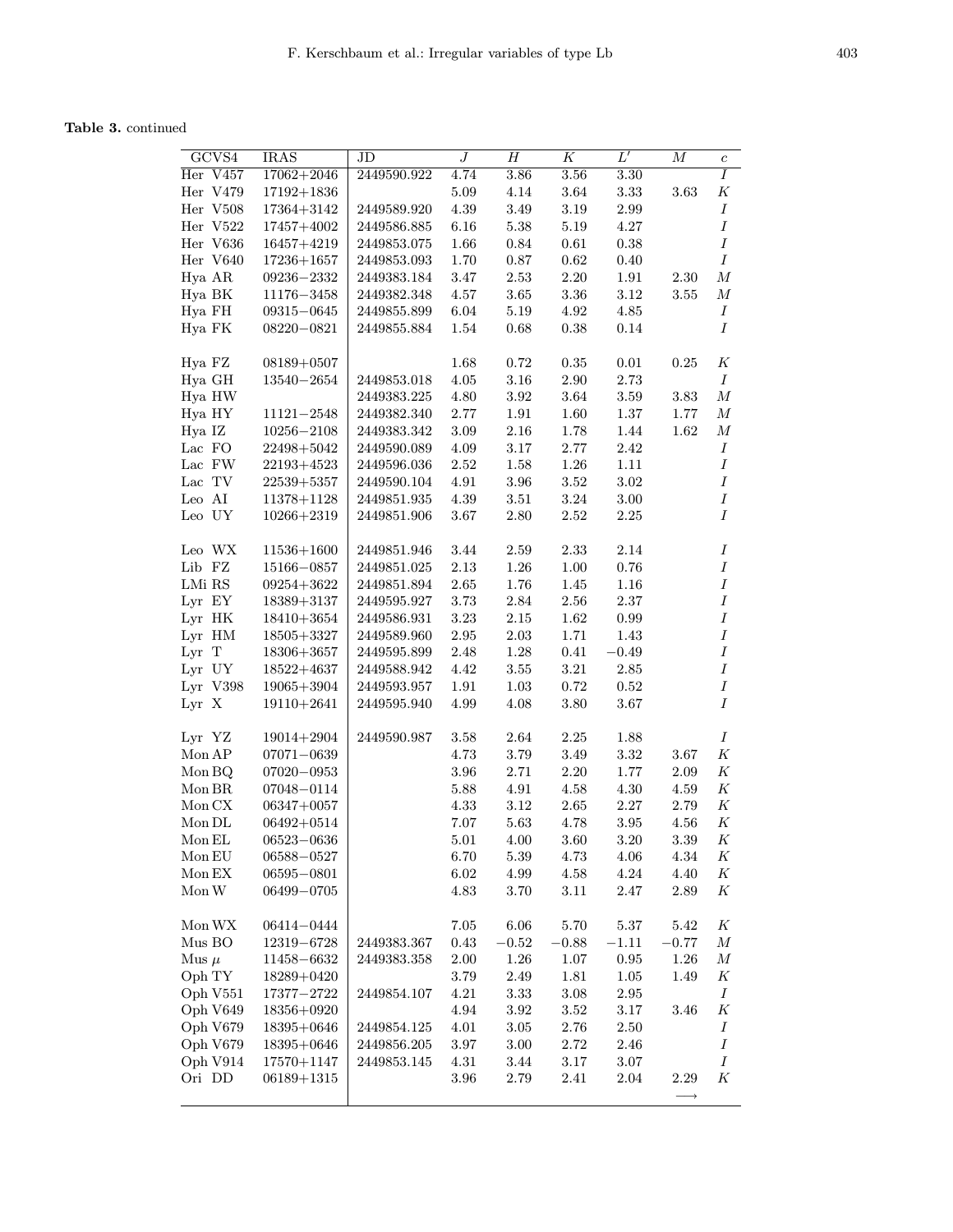|        | GCVS4                   | <b>IRAS</b>    | JD          | $\overline{J}$ | $\overline{H}$ | $\overline{K}$ | $L^{\prime}$ | $\overline{M}$ |                  |
|--------|-------------------------|----------------|-------------|----------------|----------------|----------------|--------------|----------------|------------------|
|        |                         |                |             |                |                |                |              |                | $\boldsymbol{c}$ |
| Ori    | DR                      | 05594+0827     |             | 4.04           | 3.04           | 2.66           | 2.28         | 2.47           | Κ                |
| Ori    | EN                      | $06149 + 0858$ |             | 5.83           | $4.86\,$       | 4.49           | 4.15         | 4.38           | Κ                |
| Ori    | EX                      | $05220 - 0611$ |             | $2.51\,$       | $1.53\,$       | $1.13\,$       | $0.73\,$     | $\rm 0.81$     | $\cal K$         |
| Ori    | V352                    | $05592 - 0221$ |             | 1.13           | 0.14           | $-0.22$        | $-0.51$      | $-0.30$        | $\cal K$         |
| Ori    | V520                    | $05413 + 0656$ |             | 4.47           | 3.48           | $3.10\,$       | 2.81         | 3.01           | $\cal K$         |
| Ori    | V535                    | $05208 - 0436$ |             | 3.56           | $2.63\,$       | 2.22           | 1.82         | 2.04           | Κ                |
| Peg    | AD                      | $22218 + 2629$ | 2449590.043 | 5.42           | 4.50           | 4.21           | 3.93         |                | $\cal I$         |
| Peg    | DW                      | $21299 + 2415$ | 2449671.914 | 3.74           | 2.81           | 2.48           | 2.30         |                | $\boldsymbol{I}$ |
| Peg    | $E_{\rm O}$             | $23142 + 1019$ | 2449595.112 | 1.59           | 0.72           | 0.38           | 0.22         |                | $\cal I$         |
| Peg    | EV                      | $21462 + 0658$ |             | 4.70           | 3.78           | 3.38           | 2.91         | 2.92           | $_{K}$           |
|        |                         |                |             |                |                |                |              |                |                  |
| Peg    | EW                      | $22443 + 2504$ | 2449590.058 | 3.48           | $2.55\,$       | 2.19           | 1.90         |                | $\cal I$         |
| Peg    | GI                      | $22043 + 2443$ | 2449591.048 | 3.41           | 2.51           | 2.17           | 1.96         |                | Ι                |
| Peg    | GM                      | $22280 + 1250$ | 2449591.062 | $2.55\,$       | $1.65\,$       | $1.26\,$       | 0.84         |                | Ι                |
| Peg    | GO                      | $22525 + 1917$ | 2449596.073 | 3.02           | 2.12           | 1.86           | 1.77         |                | $\cal I$         |
|        |                         |                |             |                |                |                |              |                | $\cal I$         |
| Peg    | GQ                      | $23466 + 2621$ | 2449587.027 | 5.07           | 4.11           | 3.77           | 3.54         |                |                  |
| Peg    | UY                      | $22423 + 3001$ | 2449587.015 | $5.08\,$       | 4.13           | 3.89           | 3.82         |                | Ι                |
| Per    | GQ                      | $04200 + 3605$ | 2449672.061 | 3.72           | 2.71           | 2.36           | 2.20         |                | $\cal I$         |
| Per    | UU                      | $03433 + 5231$ | 2449587.235 | 3.66           | $2.51\,$       | 2.06           | 1.71         |                | Ι                |
| Pic    | $\ensuremath{\text{W}}$ | $05418 - 4628$ |             | 2.97           | 1.69           | 1.02           | 0.14         | 0.64           | $\cal K$         |
| Psc    | $\operatorname{TW}$     | $00371 + 1355$ | 2449591.118 | $3.55\,$       | 2.65           | 2.30           | 2.09         |                | $\boldsymbol{I}$ |
|        |                         |                |             |                |                |                |              |                |                  |
| Psc    | TX                      | 23438+0312     |             | $\rm 0.83$     | $\!-0.25\!$    | $-0.70$        | $-1.15$      | $-0.87$        | Κ                |
| Pup AC |                         | $08204 - 1545$ | 2449855.870 | 4.23           | 3.20           | 2.59           |              |                | Ι                |
| Pup FV |                         | $07302 - 1207$ |             | 4.97           | 3.96           | 3.63           | 3.37         | 3.58           | Κ                |
|        | Pup FW                  | 07303-1239     |             | $6.00\,$       | 5.01           | $4.64\,$       | 4.34         | 4.51           | $\cal K$         |
| Pup GG |                         | $07360 - 1556$ |             | 4.06           | 3.02           | 2.61           | 2.36         | 2.89           | $\cal K$         |
| Pup IK |                         | $08015 - 2341$ |             | 6.11           | 4.80           | 4.11           | 3.34         | 3.89           | K                |
| Pup IM |                         | $08024 - 2514$ |             | 5.47           | 4.41           | 4.05           | 3.75         | 3.88           | $\boldsymbol{K}$ |
| Pyx UY |                         | $09103 - 2618$ | 2449383.177 | 3.93           | 3.02           | 2.68           | 2.45         | 2.82           | $\boldsymbol{M}$ |
| Sco    | V461                    | 17068-3315     |             | 4.61           | 3.45           | 3.05           | 2.83         | 3.08           | Κ                |
| Ser    | ${\rm DR}$              | $18448 + 0523$ |             | 4.12           | 2.79           | 2.08           | 1.38         | 1.82           | $_{K}$           |
|        |                         |                |             |                |                |                |              |                |                  |
| Ser    | ${\rm FL}$              | $15097 + 1909$ | 2449851.015 | 1.73           | 0.84           | 0.60           | 0.38         |                | $\boldsymbol{I}$ |
| Ser    | FQ                      | $16061 + 0844$ | 2449851.049 | 1.60           | 0.72           | 0.47           | 0.24         |                | $\cal I$         |
| Sex    | Ζ                       | $10083 + 0248$ | 2449854.918 | 4.89           | 4.01           | 3.78           | 3.45         |                | Ι                |
| Sge    | BF                      | $20001 + 2056$ | 2449591.002 | 4.80           | 3.75           | $3.26\,$       | 2.78         |                | $\boldsymbol{I}$ |
| Sgr    | V1943                   | $20038 - 2722$ |             | 0.06           | $-0.92$        | $-1.34$        | $-1.78$      | $-1.59\,$      | $\cal K$         |
| Tau CP |                         | $05425 + 1529$ |             | 5.00           | 3.81           | 3.39           | 2.73         | 3.18           | $\cal K$         |
| Tau DU |                         | $05273 + 2150$ | 2449670.121 | $6.21\,$       | $5.27\,$       | 4.98           | 4.71         |                | $\boldsymbol{I}$ |
| Tau DV |                         | $05281 + 1831$ | 2449670.137 | 2.53           | 1.64           | 1.35           | 1.15         |                | $\boldsymbol{I}$ |
| Tau DY |                         | $05390 + 1831$ | 2449672.125 | 3.82           | $2.86\,$       | 2.55           | 2.36         |                | Ι                |
| Tau SY |                         | $03457 + 2322$ | 2449672.019 | 4.86           | 3.95           | 3.67           | 3.52         |                | Ι                |
|        |                         |                |             |                |                |                |              |                |                  |
|        | Tau WZ                  | $03441 + 2014$ | 2449590.232 | 4.99           | 4.06           | 3.74           | 3.56         |                | $\cal I$         |
| Tel Y  |                         | $20165 - 5051$ |             | 1.77           | 0.81           | 0.42           | 0.05         | 0.24           | $\boldsymbol{K}$ |
| TrA V  |                         | 16449-6741     |             | $4.25\,$       | $3.22\,$       | $2.77\,$       | 2.30         | 2.59           | К                |
| TrA X  |                         | $15094 - 6953$ |             | 1.22           | 0.01           | $-0.60$        | $-1.23$      | $-0.75$        | Κ                |
| UMa AZ |                         | 11445+4344     | 2449852.951 | 2.47           | $1.62\,$       | $1.30\,$       | 1.03         |                | $\boldsymbol{I}$ |
| UMa CG |                         | $09180 + 5654$ | 2449854.890 | 1.52           | 0.64           | 0.40           | 0.15         |                | Ι                |
| UMaCO  |                         | $11065 + 3634$ | 2449853.927 | 1.50           | 0.67           | 0.43           | 0.19         |                | $\cal I$         |
| UMa CV |                         | $11047 + 4926$ | 2449853.913 | 3.45           | 2.59           | 2.30           | 2.03         |                | $\boldsymbol{I}$ |
| UMaRT  |                         | $09149 + 5136$ | 2449854.901 | 4.93           | 3.86           | 3.25           | 2.56         |                | Ι                |
| UMaTT  |                         | $09013 + 6029$ | 2449853.870 | 2.80           | 1.96           | 1.68           | 1.42         |                | Ι                |
|        |                         |                |             |                |                |                |              |                |                  |
|        |                         |                |             |                |                |                |              |                |                  |